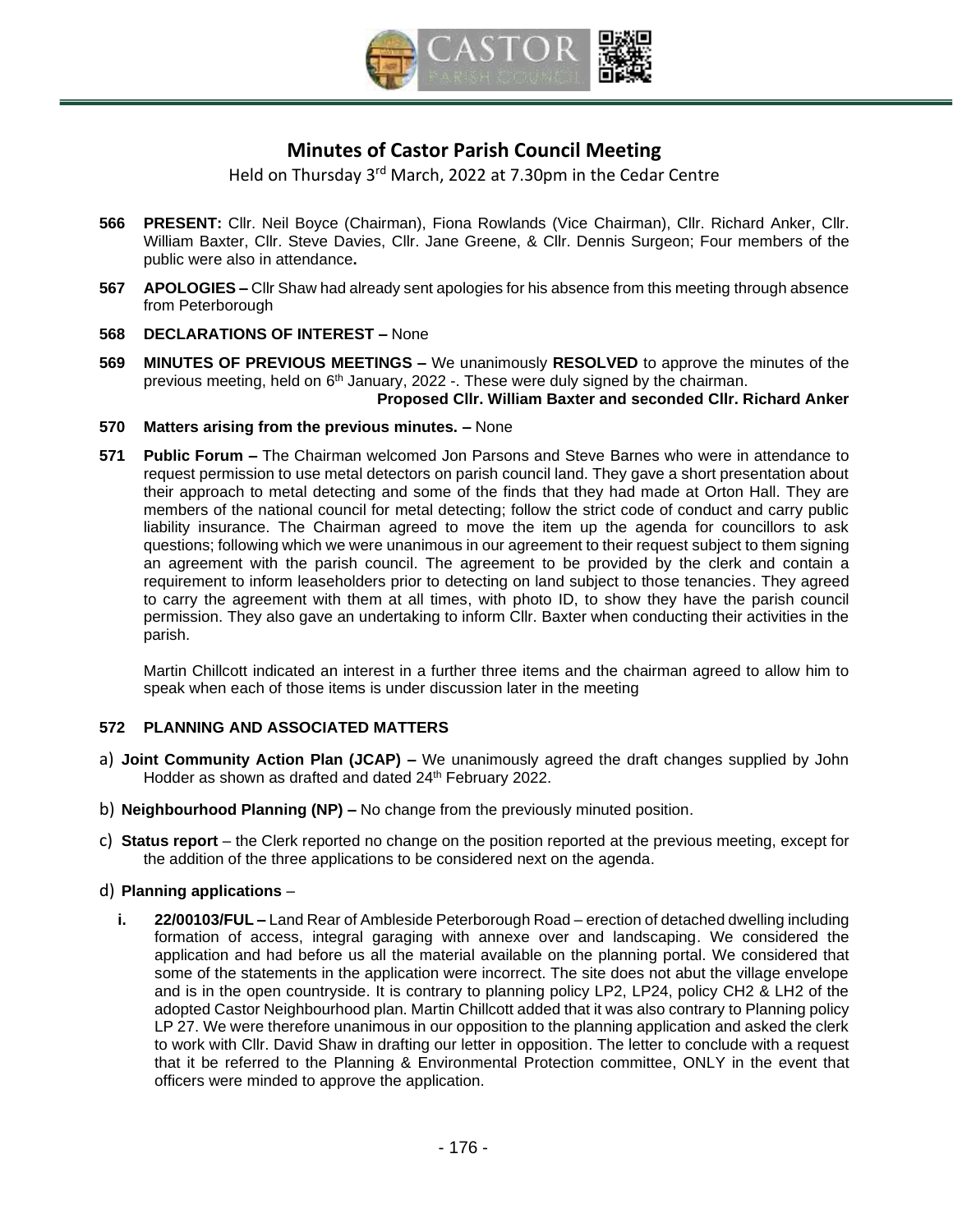- ii. **22/00196/CTR -** 9 Church Hill -- A line of purple prunus in very poor condition, including the one at the end which abuts the boundary wall. Only prunus to be removed. Yew to be retained. We again had access to all the material on the planning portal and concluded we had no objection to this application.
- iii. **22/00255/CTR** Castor House, Peterborough Road Fell Horse Chestnut We considered the material available with the application and concluded that clearly some action was required and we would support the Tree Officer in whatever decision he makes.
- e) **Woodlands** In the absence of Cllr. David Shaw, the chairman reported on a meeting, with Andrew McDermott of Nene Park Trust (NPT) and David Hicks of Country Court Care, at which it was stressed that the parish council had repeatedly requested that a comprehensive master plan of the site be provided. We are aware that planning applications will be made by Nene Park Trust, Country Court Care and the Castor and Ailsworth Tennis Club for their respective plans for the "Woodlands" site. Our view is that each needs to be considered alongside the others for the overall site and that piecemeal consideration could lead to bad planning decisions being reached. We also stressed the need for traffic flow assessments for each of these activities, and for the results to be collated and compared to the estimated traffic flows when the site was first developed for Pearl Assurance.

We therefore asked the clerk to submit a Freedom of Information request to the planning authority for the information regarding those figures related to the planning application by Pearl. **Proposed Cllr Neil Boyce Seconded Cllr Dennis Surgeon**

The Clerk had circulated notes of the public meeting held in the village hall on the evening of 22nd February to hear resident's views on the draft plans published on Nene Park Trust Website, but yet to be submitted to the planning authority. We confirmed that those notes were an accurate reflection of comments made at the meeting and could be forwarded to NPT. Cllr Fiona Rowlands reported that she had since received emails from residents unable to attend the meeting and expressing further views.

## **573 LAND & ALLOTMENTS:**

- a) **Local History and Metal Detecting.** This matter had been dealt with earlier in the meeting.
- **574 HIGHWAYS -** There were no observations made by councillors.

## **575 COMMUNITY MATTERS –**

- a) **Joint Parish Liaison Group (JPLG) –** No change from the previous meeting.
- b) **Langdyke Trust - Nature Recovery Plan (NRP) –** Cllr. Fiona Rowlands reported that further information has been supplied by Sarah Lambert. Cllr. Rowlands also reported that the cherry trees sourced by Mike Horne had been planted along the bare fence in Splash Lane. The NRP team will start work turning the Paddocks also in Splash Lane into a nature recovery area in October when the leased land becomes available. Sarah Lambert has submitted a full report on the plans for this site.
- c) **Queens Platinum Jubilee –**.
	- i. **Commemorative tree on the Village Green** Nothing to add at this time
	- ii. **Castor in Bloom** Cllr. Jane Greene reported that the planters would be in place and planted up on 30<sup>th</sup> April
	- iii. **National "Beacon Lighting" event** Cllr Greene reported that the beacon had been ordered and the invoice paid. The only thing that remained was to purchase the gas.
	- iv. **Insurance for the events** for that weekend. The clerk had approached our insurance brokers for confirmation that the parish council insurance would cover all the events and had received a comprehensive reply. We confirmed that the working group comprising councillors and residents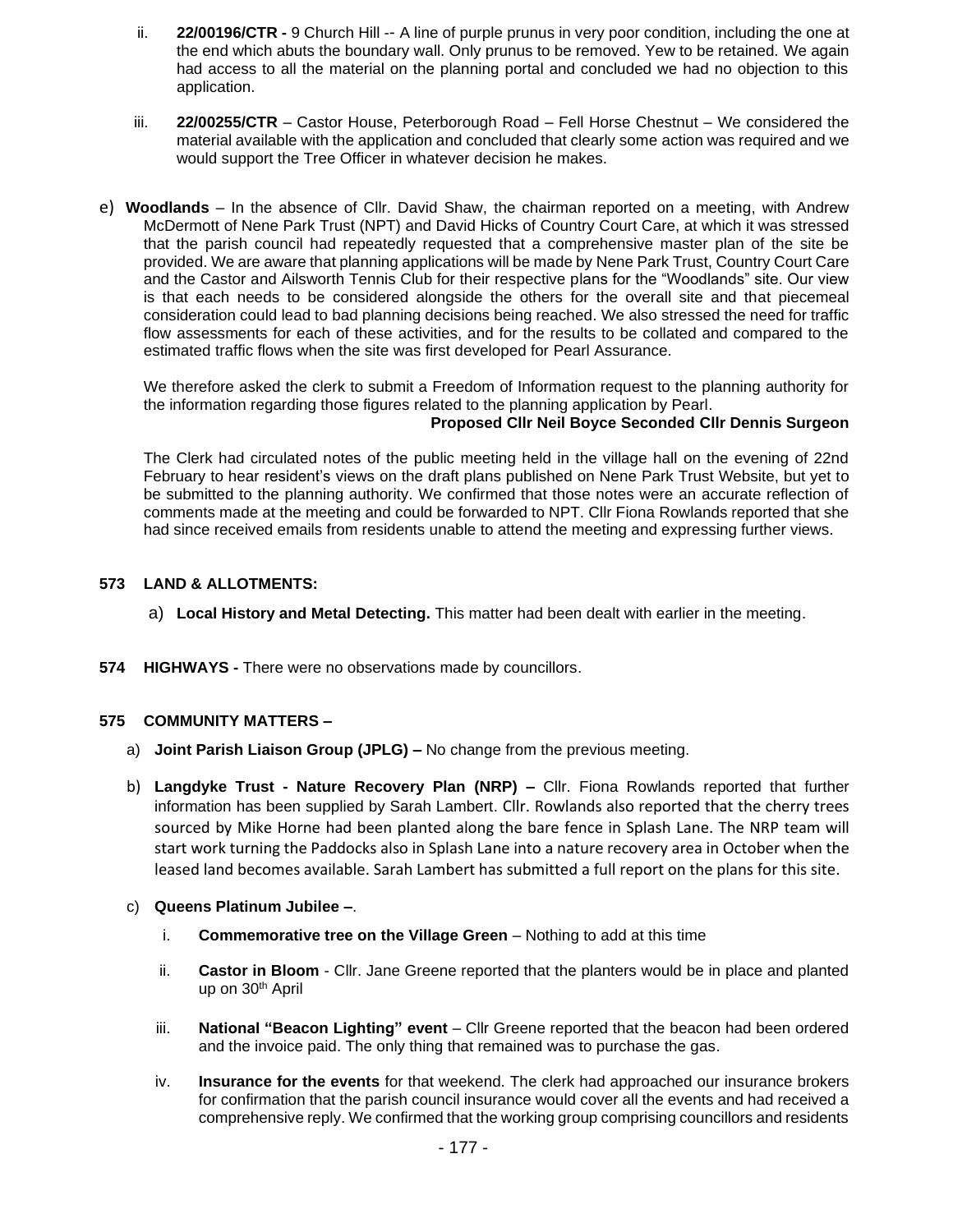would report to the parish council. The parish council would accept financial responsibility and organisational responsibility for all activities except the street parties which would be beyond our control. We require the working group to produce risk assessments for the events and to produce them to the clerk no later than 14 days prior to each event. The Beacon would be on church land and we were informed that the church would accept responsibility for that aspect of the celebrations.

#### d) **Standing Stones –**

i. **Visibility and security** – Cllr Davies reported that quotations had been obtained and that NJ Pacey would undertake the work at a cost of £285 +Vat. We **RESOLVED** to award the contract to NJ Pacey and asked the clerk to inform the contractor.

#### **Proposed Cllr. Neil Boyce seconded Cllr. William Baxter**

- ii. **Water Leak** Cllr. Baxter reported the long discussions with Anglian Water and their assurances, and hence the lack of a satisfactory conclusion. We **RESOLVED** to approve a budget of £100 to enable Cllr Baxter to take water samples and to have them analysed to determine whether the water was clean or foul and to report back to the parish council. **Proposed Cllr. Neil Boyce Seconded Cllr. Dennis Surgeon**
- iii. **Information Boards** Cllr Baxter informed us that given the information supplied by Dr Stephen Upex and the relative costs of different styles of board. He recommended long narrow boards attached to the fence by the site. We agreed to defer this to the next meeting to allow Cllr. Baxter to obtain further information and prices.

## **576 GOVERNANCE MATTERS**

- i. **S106 Monies –** The chairman reported that prices had been obtained for each project to be considered and that a prioritised list totalling £54,703.33 had been submitted to the city council. Council officers had approved the list and confirmed that all the projects submitted met the required criteria. The information would be passed to the legal department for the necessary agreement to be drawn up. Following acceptance of the agreement the monies would be transferred to the parish council.
- **ii. Village Hall Repairs –** Martin Chillcott reported on behalf of the Trustees that the village hall was held on a lease with 16 years to run and that there were a number of repairs required, some urgent. Some of those repairs would require specialist contractors. The Trustees had limited reserves which would be insufficient to cover all the works required. We agreed to defer further consideration to allow the clerk to be provided with further information from the trustees regarding their reserves, the works required and the nature of specialist contractors required
- **iii. Annual Parish Meeting –** We considered the request from Ailsworth Parish Council to hold a joint event and invite participation by groups within the villages. For our part we favoured keeping to the existing arrangements for the annual meetings and to engage with the various groups at another event such as the fete.
- **iv. Metro Bank notice Deposit account –** Given that we will soon receive the next tranche of income from Council Tax Precept and the Section 106 monies referred to above we concluded that we would not require the funds on deposit at short notice and **RESOLVED** to upgrade the account from 35days notice to 95 days' notice to take advantage of the higher rate of interest.

**Proposed Cllr. Neil Boyce Seconded Cllr. Fiona Rowlands**

#### **577 OFFICIAL ANNOUNCEMENTS & CORRESPONDENCE.**

a) Friends of Castor School sought advice on a proposal to provide a trim trail on the school, field. We doubted that it would be permitted given the experience of securing marquees at the site for the village fete. We directed the group to seek advice from the city council as the education authority.